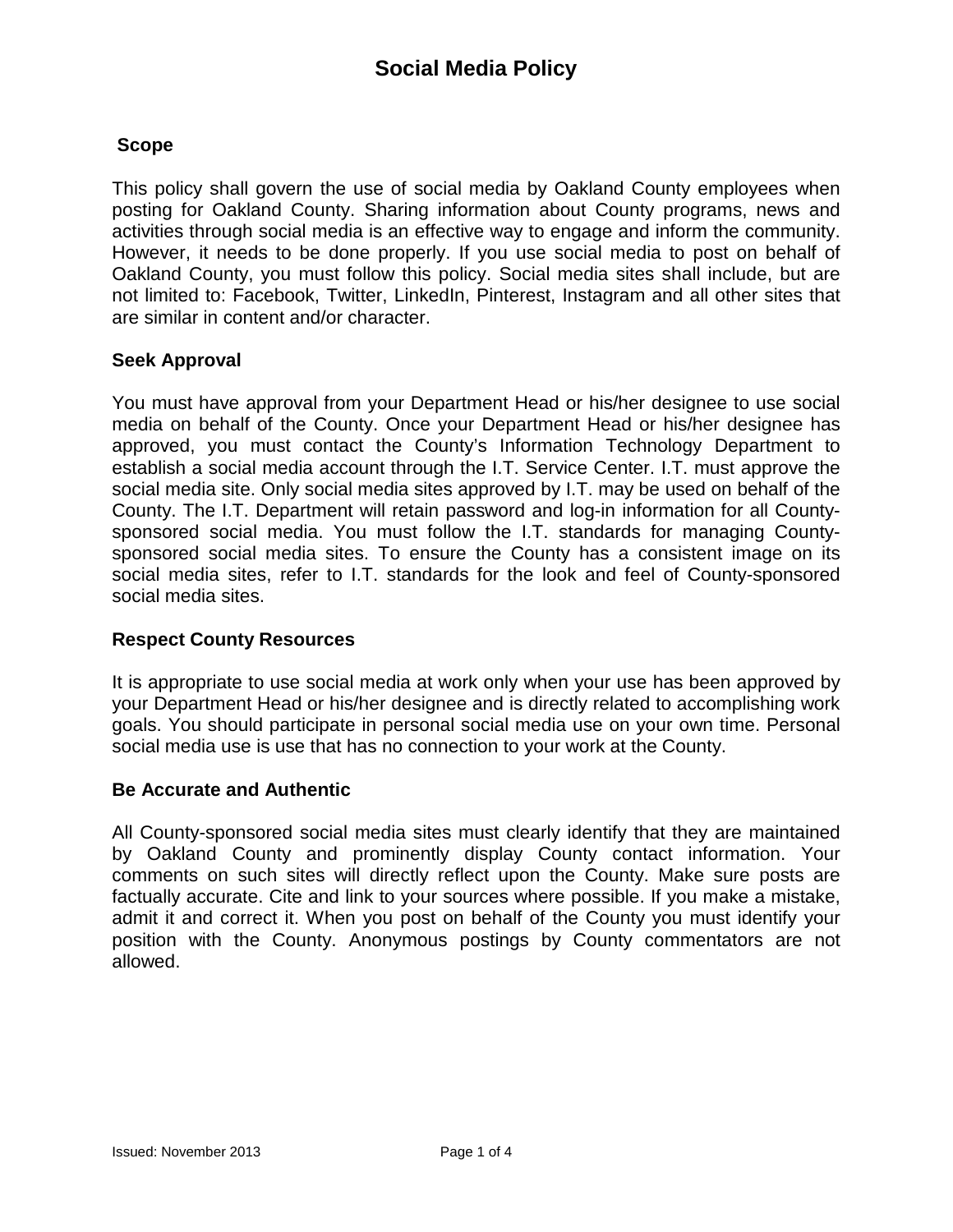# **Be Aware of Legal Considerations**

In order to avoid liability for yourself and the County, do not make comments that:

1) discriminate on the basis of race, creed, color, age, religion, sex, marital status, sexual orientation, national origin, weight, height or genetic information;

- 2) are sexual in nature;
- 3) compromise the safety or security of the County or individuals;
- 4) support or oppose a political candidate or ballot measure;
- 5) promote illegal activity;
- 6) violate another party's copyright, trademark or other protected property;
- 7) are obscene or profane.

Use good judgment when providing personal information and be aware of legal requirements and County/Department policies protecting a person's right to privacy. (e.g., HIPAA -- the Health Insurance Portability and Accountability Act protects a person's health information.) Ask for permission before posting someone's image, information, or intellectual property. Do not post information about employees, citizens, vendors, patients or clients being served by the County without first obtaining their written consent.

#### **Retain posts**

Because social media sites are not government sites, they do not follow the State of Michigan Record Retention Laws and Policies for Local Government. But social media conducted on behalf of the County is subject to these laws and policies and to the Michigan Freedom of Information Act. You must follow the State's record retention laws and policies<sup>1</sup>.

<sup>1</sup> More information about them can be found at the State of Michigan Department of Technology, Management and Budget website. [http://www.michigan.gov/dmb/0,4568,7-](http://www.michigan.gov/dmb/0,4568,7-150-9141_21738-96210--,00.html) [150-9141\\_21738-96210--,00.html](http://www.michigan.gov/dmb/0,4568,7-150-9141_21738-96210--,00.html)

Under the State's record retention rules, many of the items and documents you might post, such as notices of special events or holidays, and copies of documents already kept in your department do not need to be saved permanently. You must save a copy of these materials only until the event has passed, the case is closed, the project is completed, or the information has served its useful purpose. Most tweets and posts fall into this category because of their transient and temporary nature and because they do not perform a governmental function or create a County policy. However, you must also be prepared to respond to Freedom of Information Act requests or to produce documents and materials in a lawsuit. If you post something that is the only record of a County operation or is the only record that a County function has been performed, you must keep a copy.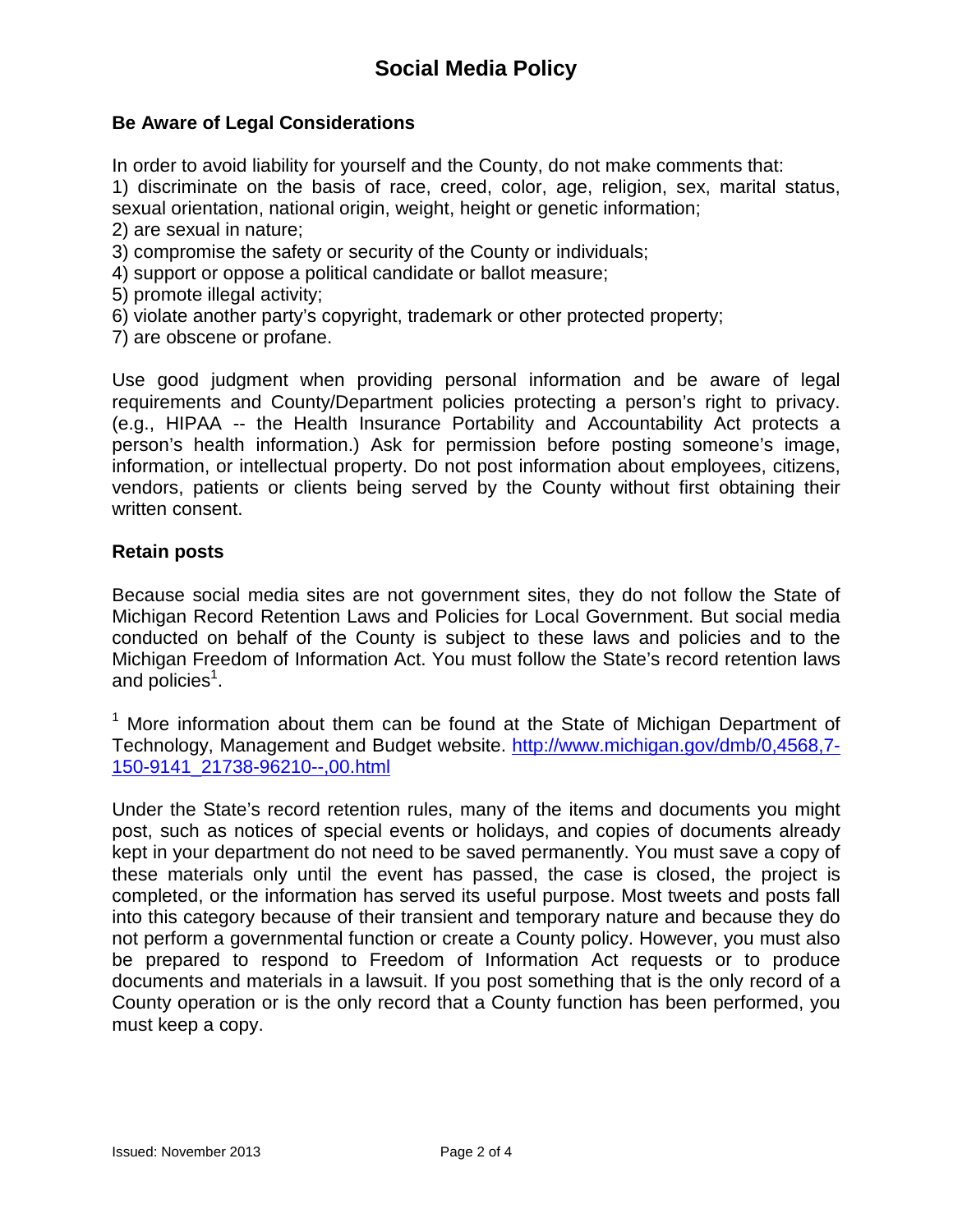## **Post Disclaimer and Removal**

Prominently display the following statement on all sites that accept comments from the public:

"The County reserves the right to remove inappropriate comments including those that are discriminatory, obscene or sexual in nature, threaten or defame an individual or entity, support or oppose political candidates or proposals, violate the intellectual property rights of another party, promote illegal activity or commercial products or services or are not related to the topic in the original posting. Keep in mind that all of your posted comments are public records and subject to disclosure. Requests for public records may be submitted to corpcounsel@oakgov.com." Remove all posts that meet the criteria for removal stated above and keep a copy of the post.

### **Use of County Servicemarks and Logos**

Before using a County servicemark (e.g., logo), you need to get the correct copy of the servicemark from the I.T. Media Management System. Do not use a specialized service mark, like the Sheriff's badge or the Water Resource Commissioner's water droplet unless you are posting on behalf of that department. You must use a County-owned servicemark exactly as it appears in the County's Media Management System. If you change a registered County servicemark, you could jeopardize the County's registration/ownership of the mark. If you want to make a significant change to a registered County servicemark, it must be approved by Corporation Counsel. If you display material that belongs to someone other than the County, you must give credit to the source or author of the material in your posting. Failure to cite a third party author or source could be a violation of federal law.

### **Compliance with County Policies**

All County policies and Merit Rules apply when you use social media on behalf of the County. This includes the **Electronic Communications Policy** (use County equipment for business purposes), **Equal Employment Opportunity Policy** ( prohibits inappropriate conduct towards others because of their race, sex, age, etc.), **Sexual Harassment Policy** (prohibits inappropriate conduct or hostile work environment), **Workplace Violence Policy** ( prohibits violence or threats of violence), **Standard of Conduct for Oakland County Officers and Employees** (prohibits sharing of confidential information, profiting from County employment, etc.), **Political Activities**  (prohibits political activities during work hours, in a County uniform, etc.). You may not use Social Media to advertise for private individuals, firms, or corporations, or imply in any manner that Oakland County endorses or favors any specific commercial product, commodity, or service.